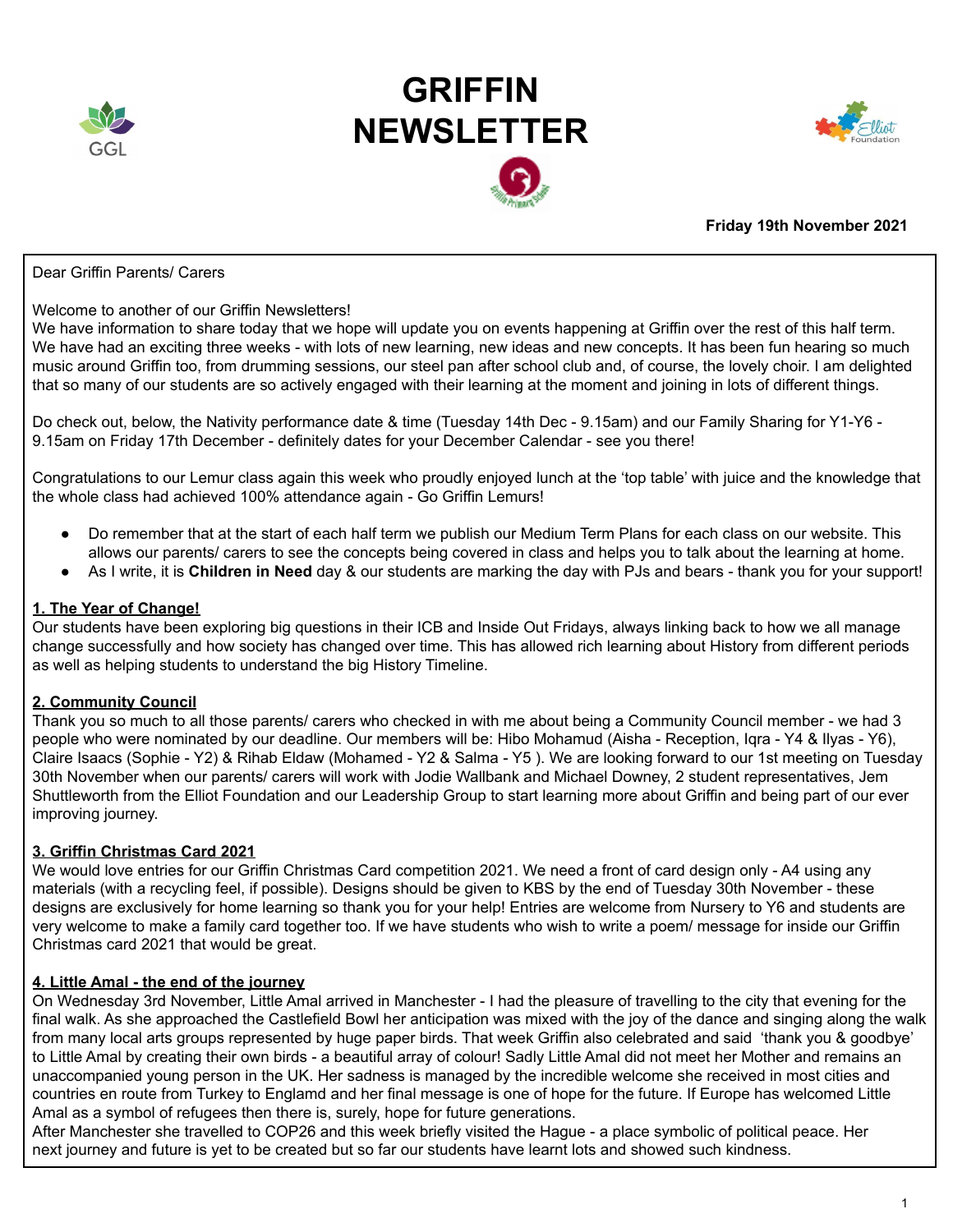

# **5. Parents Evenings**

A reminder: please make sure you have booked a time to meet your daughter/ son's Class Teacher next week.

# **Monday 22nd November: 3.45pm + (Nursery to Y6) Tuesday 23rd November: 3.45pm + (Nursery to Y6)**

We do expect every family to meet next week - if you are unable to make one of our allocated evening slots please contact your Class Teacher(s) to schedule a mutually convenient time asap.

We hope you have productive sessions - please come with your questions!

# **6. Open Mornings**

This year we are holding a couple of 'big' tours and visits to Griffin for prospective families. Primarily these will be aimed at parents/ carers with Nursery & Reception students ready to start in September 2022. However, we have space in some of our other year groups so we will be welcoming those looking for places in Griffin across the year groups.

Please…. help us to advertise, tell all your family, friends and share the dates with everyone in our local community. You and your daughters/ sons are our greatest selling point and our best adverts for Griffin so please spread the word.

Visits and tours will take place on Friday 26th November at 9.30am and Friday 3rd December at 9.30am. Help us fill Griffin with new families!

# **7. Griffin Dates, Events & Class Trips**

We are so happy we can get out and about in London on some fairly local trips now. We are being as Covid safe as possible but manabgung to enrich the lives of our students with some visits to exciting places!

- **Friday 3rd December**: Y2 Visit to the Museum of London
- **Friday 3rd December: Y3 visit to Battersea Park**
- **Wednesday 8th December**: Y1 & Y2 Shared Event with Greenside students
- **Thursday 9th December**: Y4 visit to the British Museum
- **Friday 10th December**: Winter Jumper Day
- **Tuesday 14th December - 9.15am** Nativity performed for our Nursery & Reception Families!
- **Tuesday 14th December**: Griffin Christmas Lunch
- **Friday 17th December**: 9.15am Y1 Y6 Family Sharing parents/ carers invited!
- **Friday 17th December:** Class video Newsletters sent home
- **Friday 17th December**: 3.30pm Christmas holidays begin
- **Wednesday 5th January**: 8.55am Students & Staff return to Griffin for the new term.

# **8. Y4 Multiplication Check**

Over the last couple of years, the Government & DfE have introduced a Y4 Multiplication Check for all students across the country to be taken in June of that academic year. It has been a pilot project so far because of Covid, but this year it will be part of our Y4 assessment schedule. Y4 parents/ carers, please check out the link below for information and do ask any questions you may have to Micahel Downey at Parents Evening meeting next week.

<https://drive.google.com/file/d/1dAz2Z4VuaL9nHEbiUoh8trhD-6NNpRmK/view?usp=sharing>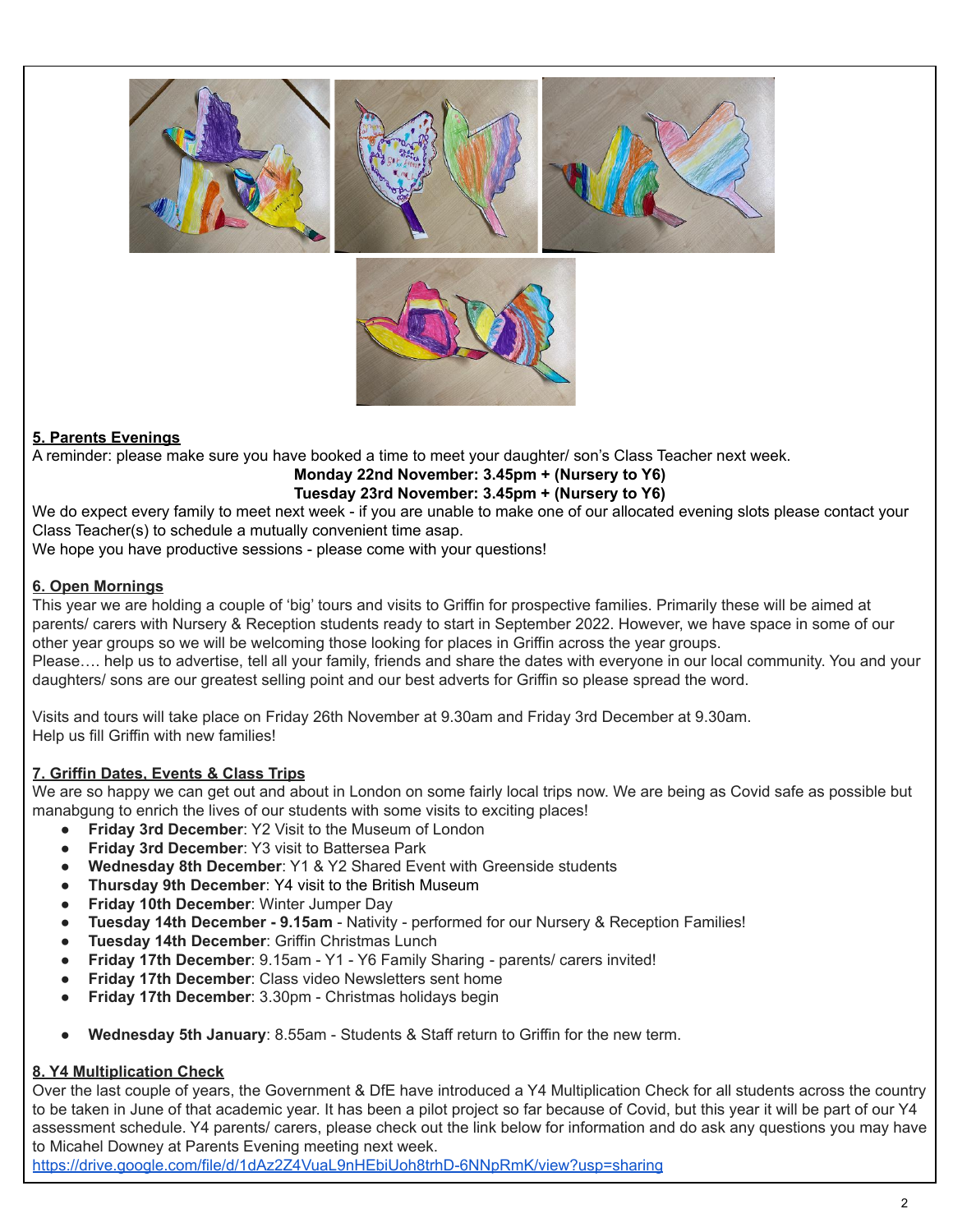# **9. Dreaming!**

Finally from me today our lovely Luna proudly shared the message on her non-uniform top this morning - let's all keep dreaming with her!



Best wishes Karen

kanen Broidt

Karen Bastick-Styles (Executive Head - Greenside & Griffin) Griffin - a Federation with Greenside and part of TEFAT.

# **A Message from Ms. Black**

4 things from me this time…

# **1. Power to Connect - Digital Skills Coffee Morning, Thursday 25th November at 9.00am**

We are very lucky to host Power to Connect, who supported us with computers through lockdown. They are coming in to run a Digital Skills workshop for families. You are welcome to bring in your own device from home. We will also have some Chromebooks for you to use. Please sign up by emailing [admin@griffinprimary.org](mailto:admin@griffinprimary.org) or ringing the school office. Leaflet has been sent out.

# **2. Parent View**

We absolutely love working with our school community and are really enjoying being able to invite you into the building again. Covid lockdowns meant we had to find new ways to connect with families (one positive!) and we hope it has supported you all to realise just how much we do in school - and how great a school Griffin is! As always, please come and see us with any questions or queries you may have. We are happy to help!

In the meantime, please do fill out Ofsted's Parent View here: <https://parentview.ofsted.gov.uk/> and share your positive comments.

It really does help them to make their judgement and we really do want to showcase just how **Good** we are, when they next pay us a visit!

# **3. After School Clubs**

We still have some spaces in some of our clubs for next half term. They are up and running and are really great! It's wonderful to have the sound of steel pans filling the corridors again. Ms Zaborska is well on her way to becoming a Level 3 Forest School teacher, and has loads of exciting things planned.

The clubs run from the end of the school day, until 4.30pm. The cost is £2 per session. This money covers the additional resources needed, and supports us to pay Dan Monte, our new music teacher.

Key Stage 2 Steel Pans - 4 spaces Y5 & Y6 - Forest School - 3 spaces

Both clubs are brilliant - please email [admin@griffinprimary.org](mailto:admin@griffinprimary.org) if you would like a space!

# **4. Nine Elms Advent Window Trail**

We have secured a high profile spot for our Advent Window this year - the new Nine Elms tube station! We are so excited to be